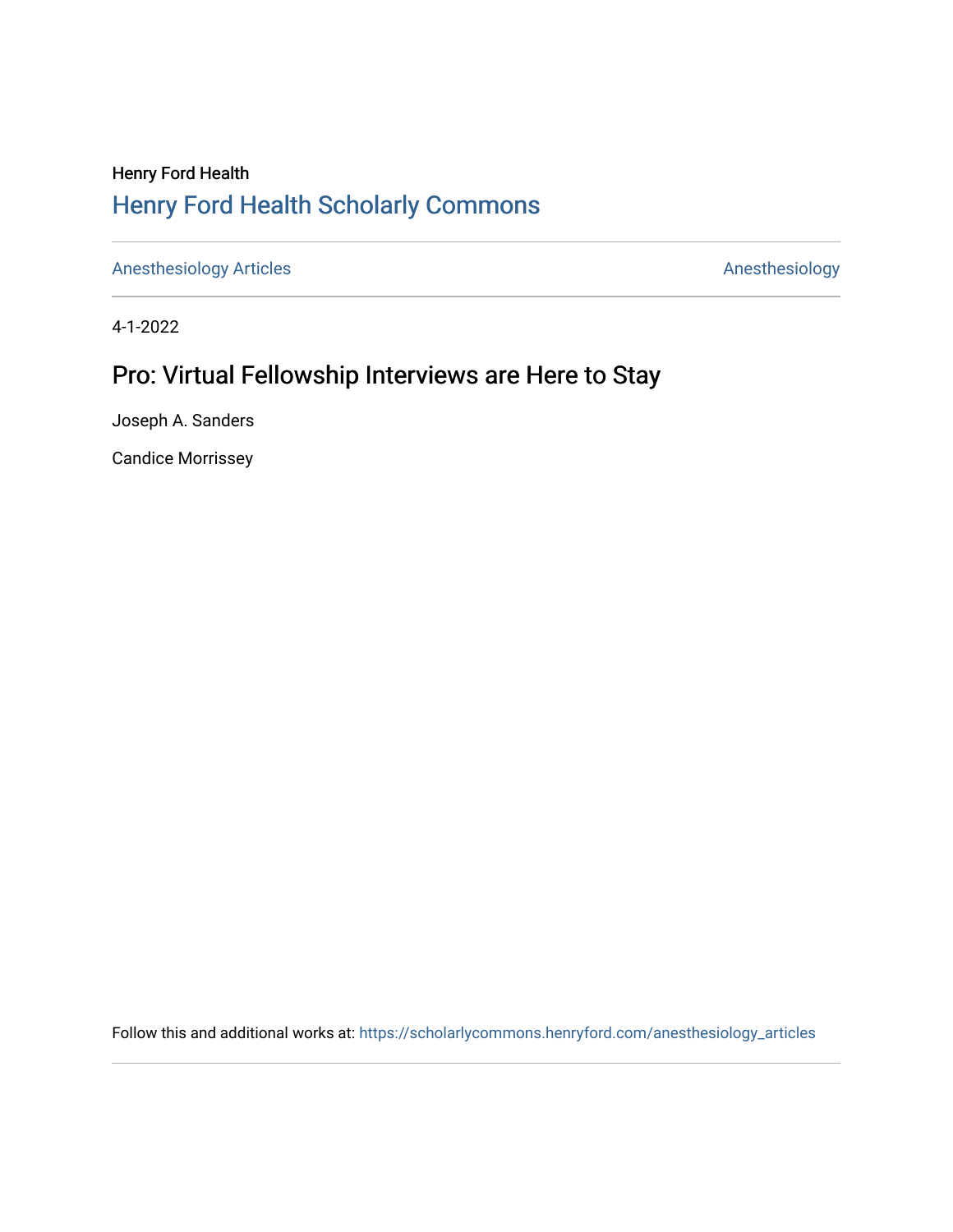Contents lists available at ScienceDirect



Journal of Cardiothoracic and Vascular Anesthesia

journal homepage: [www.jcvaonline.com](http://www.jcvaonline.com)



Pro & Con

## Pro: Virtual Fellowship Interviews are Here to Stay

Joseph Sanders, MD<sup>[1,](#page-1-0)\*</sup>, Candice Morrisse[y](#page-1-2), MD<sup>†</sup>

\* Department of Anesthesiology, Pain Management & Perioperative Medicine, Henry Ford Health Systems, Detroit, MI <sup>T</sup>Department of Anesthesiology, University of Utah, Salt Lake City, UT

<span id="page-1-2"></span><span id="page-1-1"></span>RESIDENCY AND fellowship interviews are a human endeavor. The interview process is widely viewed as a way to determine whether an applicant is a "good fit" for a program by revealing characteristics that are less evident in the electronic application. Historically, in-person interviews have been an indispensable component of accomplishing this vetting process. COVID-19 has disrupted the job interview process across all industries and has led to a need for video conferencing to replace the in-person interview. This disruptive innovation, of necessity, has had repercussions for medical training programs. As widespread vaccination occurs and institutions consider going back to in-person fellowship interviews, training programs need to carefully consider whether remote interviews should continue to be offered. In this discussion, the authors highlight the advantages of virtual interviews, and explore how best to mitigate some of the disadvantages to this approach.

The first benefit of virtual interviewing to consider is decreased cost. The fiscal impact of virtual interviews clearly has benefits to programs and applicants alike. The Association of American Medical Colleges has determined the median cost of in-person residency interviews to be  $$4,000$ .<sup>1</sup> This number may be higher for those applying to more competitive fellowships, such as the adult cardiothoracic anesthesiology fellowship (ACTA), for which more interviews may be required to secure a position. Although there are no data yet published for ACTA fellowships regarding interview costs, there is ample literature assessing other subspecialties. A review of surgery training programs revealed that the total savings to all applicants for the interview process would total \$9 million US dollars, and the total saved costs to the fellowship programs would be \$5 million.<sup>[2](#page-2-1)</sup> A plastic surgery program in Indiana found that applicants spent \$587 more for an in-person

<https://doi.org/10.1053/j.jvca.2021.11.011> 1053-0770/© 2021 Elsevier Inc. All rights reserved. interview than for a virtual interview.<sup>[3](#page-2-2)</sup> Interestingly, there are studies showing the fiscal benefits of the virtual interview process that predate the pandemic.[4,](#page-2-3)[5](#page-2-4) Shah et al. randomized urology candidates to virtual or in-person interviews and showed significant savings to both the programs and the applicants.<sup>[5](#page-2-4)</sup> For ACTA fellowships, the authors often recommend that applicants interview with 10 programs to have the best chances of matching. The biggest expense of interviews is travel and lodging, most of which is funded by the applicant. Virtual interviews negate these costs and, thereby, remove fiscal constraints so that applicants can apply more broadly without worrying about the financial impact.

An important component of the cost savings related to virtual interviews is a possible effect on applicant diversity. Studies show that underrepresented minorities incur, on average, more medical school debt than nonunderrepresented minorities students.<sup>6</sup> The cost savings of virtual interviews may allow students from diverse backgrounds to consider programs farther away from their training program, or fellowships in more remote locations, without the worry of incurring more expense. Increasing cognitive diversity in programs by having access to trainees from diverse backgrounds may be more feasible when travel expenses are taken out of the equation.

Another important consideration is that of time savings. The advantage for trainees and faculty of the virtual interview process is less time away from clinical duties. Shah et al. found that only 10% of those interviewing virtually missed training, as opposed to 30% of the in-person group. $\overline{5}$  $\overline{5}$  $\overline{5}$  A family medicine program estimated that the virtual process saved a total of 7 days of work each year. $4$  From the perspective of the busy resident, using fewer personal days for traveling to interviews likely would be attractive. From the perspective of training programs, and in an era in which clinical anesthesia training is being chipped away by a multitude of competing interests, fewer missed days of interviewees for travel to interviews is clearly a benefit.

<span id="page-1-0"></span><sup>&</sup>lt;sup>1</sup>Address reprint requests to. Joseph Sanders, Henry Ford Health Systems, Detroit, MI.

E-mail address: [Jsande11@hfhs.org](mailto:Jsande11@hfhs.org) (J. Sanders).